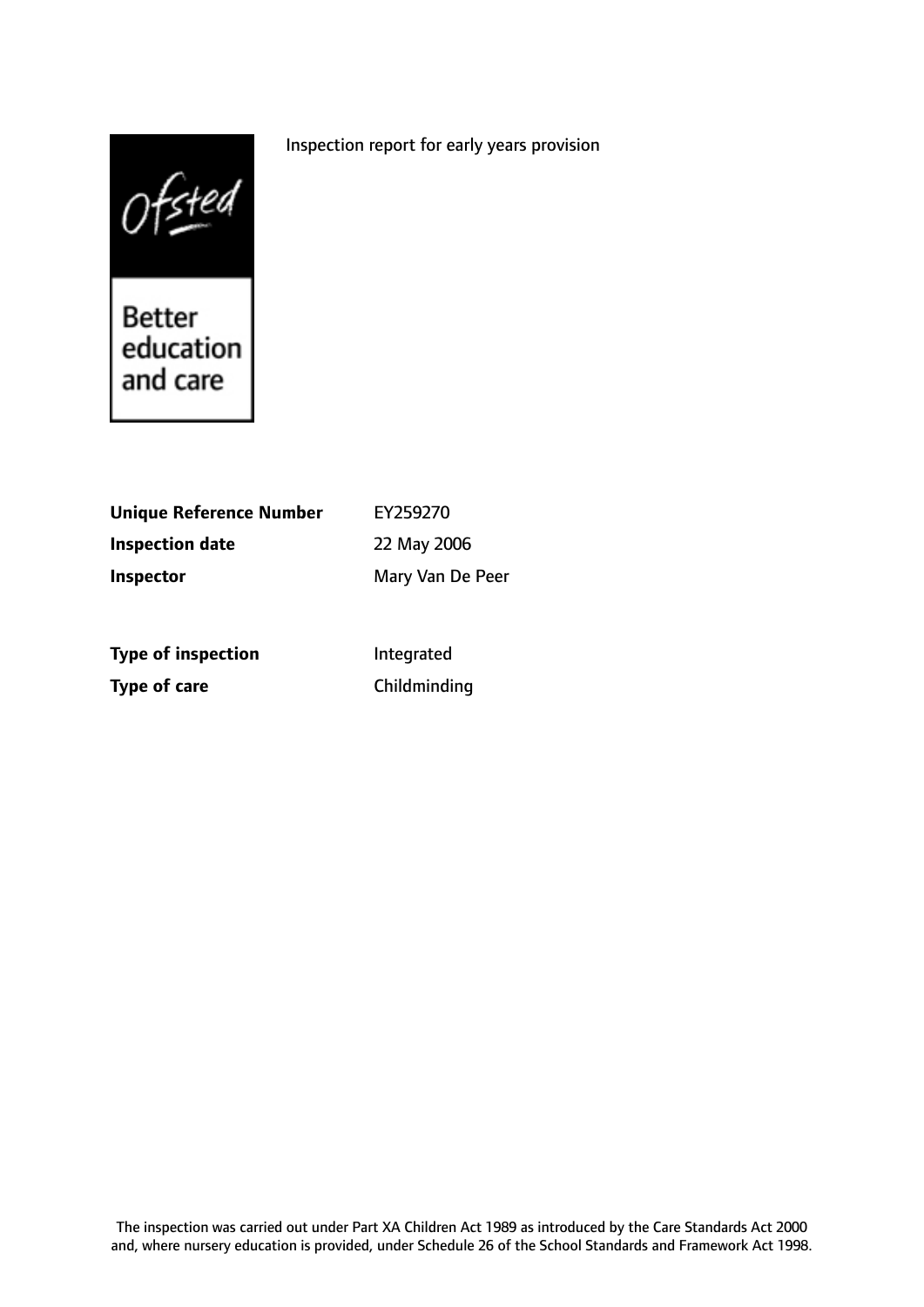# **ABOUT THIS INSPECTION**

The purpose of this inspection is to assure government, parents and the public of the quality of childcare and, if applicable, of nursery education. The inspection was carried out under Part XA Children Act 1989 as introduced by the Care Standards Act 2000 and, where nursery education is provided, under Schedule 26 of the School Standards and Framework Act 1998.

This report details the main strengths and any areas for improvement identified during the inspection. The judgements included in the report are made in relation to the outcomes for children set out in the Children Act 2004; the National Standards for under 8s day care and childminding; and, where nursery education is provided, the *Curriculum guidance for the foundation stage.*

The report includes information on any complaints about the childcare provision which Ofsted has received since the last inspection or registration or 1 April 2004 whichever is the later.

## **The key inspection judgements and what they mean**

*Outstanding: this aspect of the provision is of exceptionally high quality Good: this aspect of the provision is strong Satisfactory: this aspect of the provision is sound Inadequate: this aspect of the provision is not good enough*

For more information about early years inspections, please see the booklet *Are you ready for your inspection?* which is available from Ofsted's website: *www.ofsted.gov.uk.*

## **THE QUALITY AND STANDARDS OF THE CARE AND NURSERY EDUCATION**

On the basis of the evidence collected on this inspection:

The quality and standards of the care are good. The registered person meets the National Standards for under 8s day care and childminding.

The quality and standards of the nursery education are good.

## **WHAT SORT OF SETTING IS IT?**

The childminder was registered in 2003. She lives with her husband and children in Kingsnorth, Ashford, Kent. The whole ground floor is used for minding children. There is a fully enclosed garden for outside play.

The childminder is registered to care for a maximum of five children at any one time and is currently minding five children. She drives to local schools to take and collect children. The childminder also attends the local Parent and Toddler Group. The family has a dog and a hamster.

The childminder is a member of the National Childminding Association. She also receivessupport from the Local Authority. The childminder can also support children with special educational needs. She is a member of an approved childminding network and is currently in receipt of funding for nursery education for three and four year olds.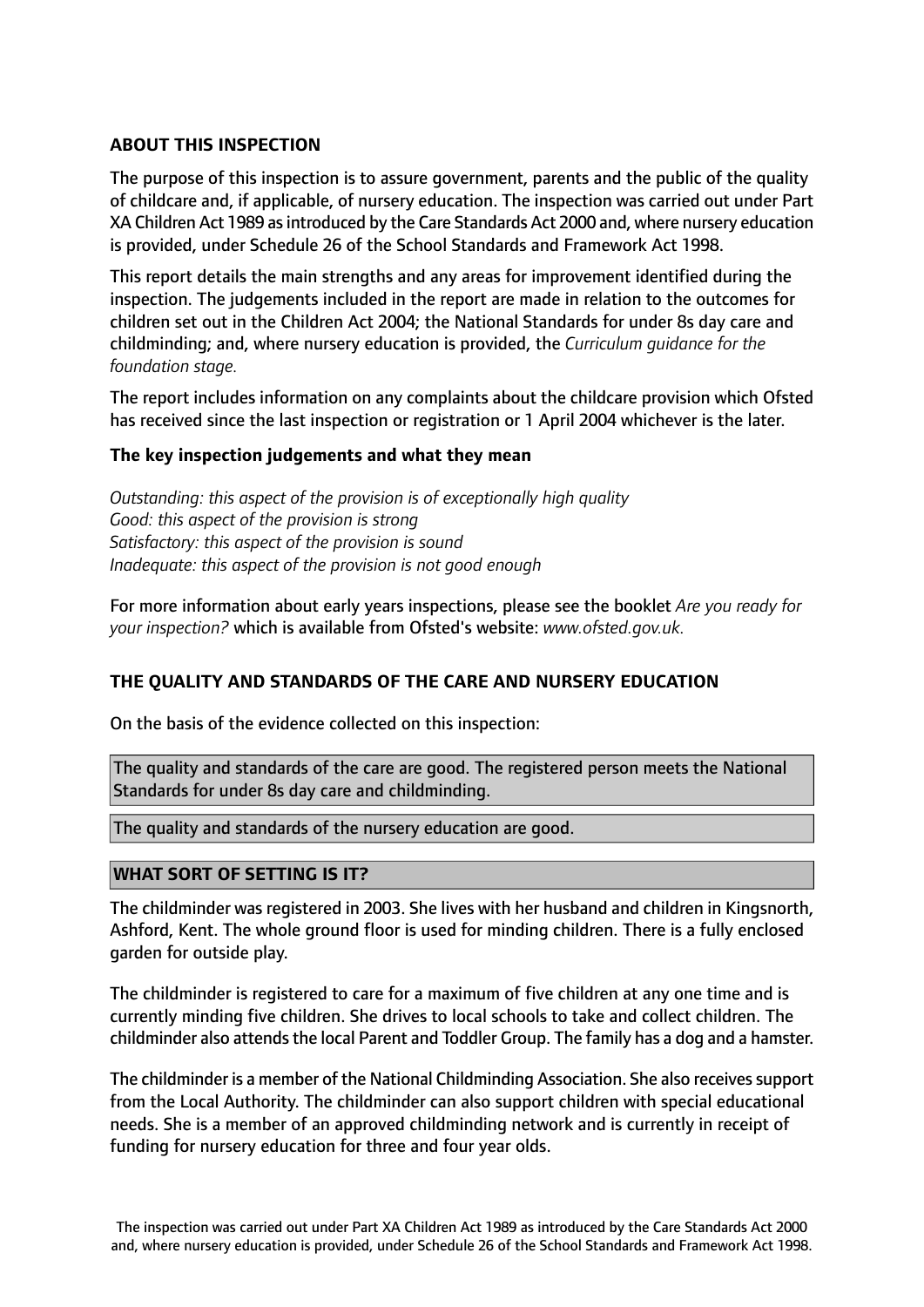# **THE EFFECTIVENESS OF THE PROVISION**

### **Helping children to be healthy**

The provision is good.

Children are cared for in a clean, well-organised home, which has a welcoming environment. They are learning the importance of good hygiene and personal care. Children have a clear understanding of why they must wash their hands before eating, after using the toilet or touching the dog. This reduces the risk of cross contamination. The children benefit from the childminder's effective written sick child policy. Parents give individual written permissions for the administration of medication and sun creams, going on outings, transporting children in the car, and the use of photographs. Children are cared for according to their parent's requirements.

Children are offered a good selection of food which is healthy and nutritious. They are able to choose from a variety of snacks and fruit. The childminder works well with parents in this area and they have the option to provide meals if they prefer. Children learn about healthy eating. Children benefit from regular physical exercise asthere is a wide range of physical play equipment available both in the garden and indoors. They take regular walks to toddler groups and local parks with the childminder. Children enjoy the physical exercise. They are also able to rest when they need to. Children's physical development is progressing well.

## **Protecting children from harm or neglect and helping them stay safe**

The provision is good.

Children are cared for in a spacious home where risks are identified and minimised. This means they are able to move around freely and independently. Children are kept safe by the use of appropriate equipment such as safety gates and socket covers. Children are also kept safe outside the home. Procedures are used by the childminder covering travel in the car as well as when out walking. Children learn about keeping themselves safe. The childminder has clear child protection procedures which ensure that children's welfare is safeguarded and promoted. Procedures are fully explained to parents to help reassure them. The childminder also ensures she has appropriate information for the safe collection of children. The equipment and toys available are suitable and appropriate. High chairs, cots and car seats, all conform to safety standards. There is an emergency evacuation procedure which is practised by the childminder and all the children. Fire safety equipment is in place.

The childminder has all the required procedures and documents in place to ensure children's welfare is safeguarded and promoted. For example, the childminder holds a current first aid certificate and has a good knowledge and understanding of the local child protection procedures.

## **Helping children achieve well and enjoy what they do**

The provision is good.

All the children have a warm and caring relationship with the childminder. They are treated as individuals and their different needs are well catered for by the use of good quality toys and activities. These resources are stored at children's height so they can make choices in their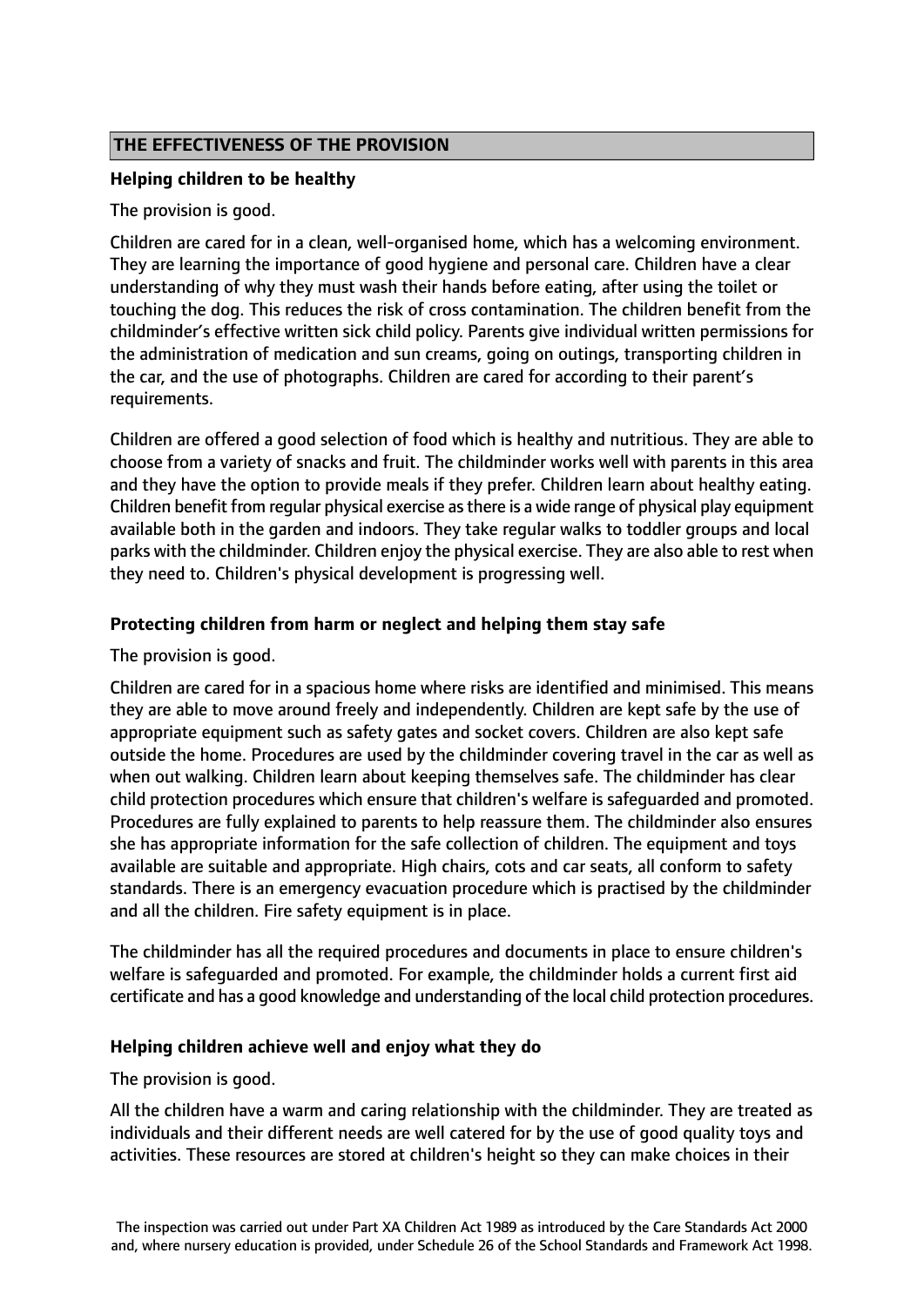play. Children are confident, relate well to each other and socialise with other children through regular visits to local toddler clubs. Children enjoy their time at the childminder's home. They achieve well because the childminder is caring, professional and has a good understanding of how young children develop. They also experience a sense of their local community through regular walks and visits to parks.

The children settle well at the childminder's house. They make themselves at home, choosing activities they want to play with. They are able to develop their independence as can they choose between a variety of toys, books, resources and equipment which are suited to their age range and capabilities. The childminder uses the Birth to three matters and the curriculum guidance effectively. This results in her being able to provide stimulating activities such as story telling, art and craft and role play to promote the children's learning. They listen and respond to stories, rhymes and songs. The children have a wonderful time painting pictures on paper plates. They also like to help prepare their snacks and drinks. All children spend their time purposefully.

### Nursery Education

The quality of teaching and learning is good. There is currently one child attending who receives funding for their nursery education. The childminder has developed appropriate plans which are flexible and can be adapted to suit the needs and development of all children. There is a wide range of good resources and activities which help promote children's progress in all six areas of learning. The childminder has examples of children's achievements, showing what the children are able to produce by way of paintings and drawings. However, there are limited mark-making resources which children can use in everyday situations. The child care area has numerous pieces of children's work displayed. Photographs available show children enjoying different activities, for example, outdoor play and dressing up. The childminder has a secure understanding of how children develop and provides a stimulating environment in which they can play and learn.

#### **Helping children make a positive contribution**

#### The provision is good.

Children are able to play with a range of toys which show positive images of people and cultures. This helps to ensure that they learn about each other's differences and needs. Children receive individual attention when required and get lots of praise. Children's spiritual, moral, social and cultural development is fostered well. The childminder has effective, written behaviour management strategies which are agreed and shared with parents. Children play freely within effective boundaries and develop good self-esteem. Children's individual needs are met.

Partnership with parents is good. The childminder discusses children's backgrounds with parents. This enables her to provide good quality, appropriate care and education for the children. She also provides them with regular verbal and written feedback about their children's daily achievements. This helps ensure that whichever parent collects, both are aware of requests and information. Children receive continuity of care. The childminder's service statement is well written and has a welcoming tone to it. It covers a good range of the childminder's procedures.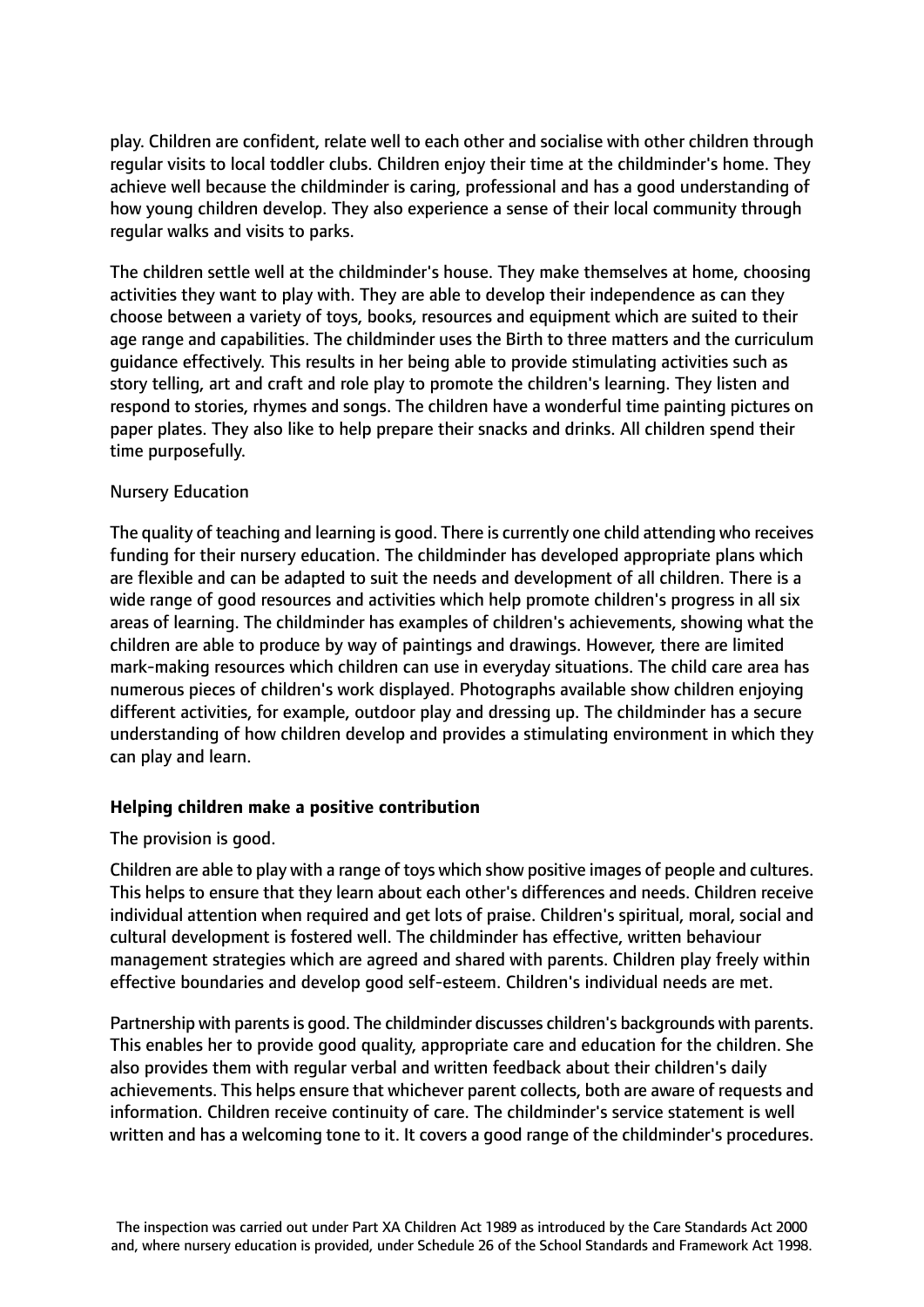# **Organisation**

The organisation is satisfactory.

The childminder has completed an Introducing Childcare Practice course and attended the Birth to three matters and Foundation Stage training. She has also achieved accreditation. The childminder attends additional child care training whenever possible. All adults in the household have been vetted. This means that children's welfare and progress is assured. The childminder has all the required documentation, confidentially stored but readily available when needed. However, the attendance register is not always marked daily and there is currently no visitor's record. The childminder has completed a service contract with parents, which is regularly reviewed. Her registration certificate is displayed. The contact book on each child is shared with parents, ensuring they are kept informed about their children's development and daily routine. The children's welfare is important to the childminder. They are offered a good level of care and education for their age and level of understanding. This means children are confident and very happy in their play. The childminder's policies are used effectively to promote the welfare, care and learning of children. However, the complaints procedure lacks some up to date detail. Children feel at home and at ease with the child-friendly and relaxed environment. The childminder meets the needs of the range of children for whom she provides.

Leadership and management is good. Information about the service and the children's progress is shared with parents. This contributes to the continuity in the children's care. Comprehensive but flexible plans are regularly evaluated and adapted to enable children make progress in all areas of their development.

#### **Improvements since the last inspection**

The childminder has followed the previous recommendations to improve the provision and has now achieved accreditation to provide Nursery Education to funded three and four year old children. Children benefit from receiving nursery education in a home environment. She has also risk assessed and sought information regarding the press and turn style windows she has in her home. It is very difficult for young children to operate these and it also means that a key is not required, allowing for a quick exit in an emergency. Children's safety is not compromised.

#### **Complaints since the last inspection**

There have been no complaints made to Ofsted since April 2004.

The provider is required to keep a record of complaints made by parents, which they can see on request. The complaints record may contain complaints other than those made to Ofsted.